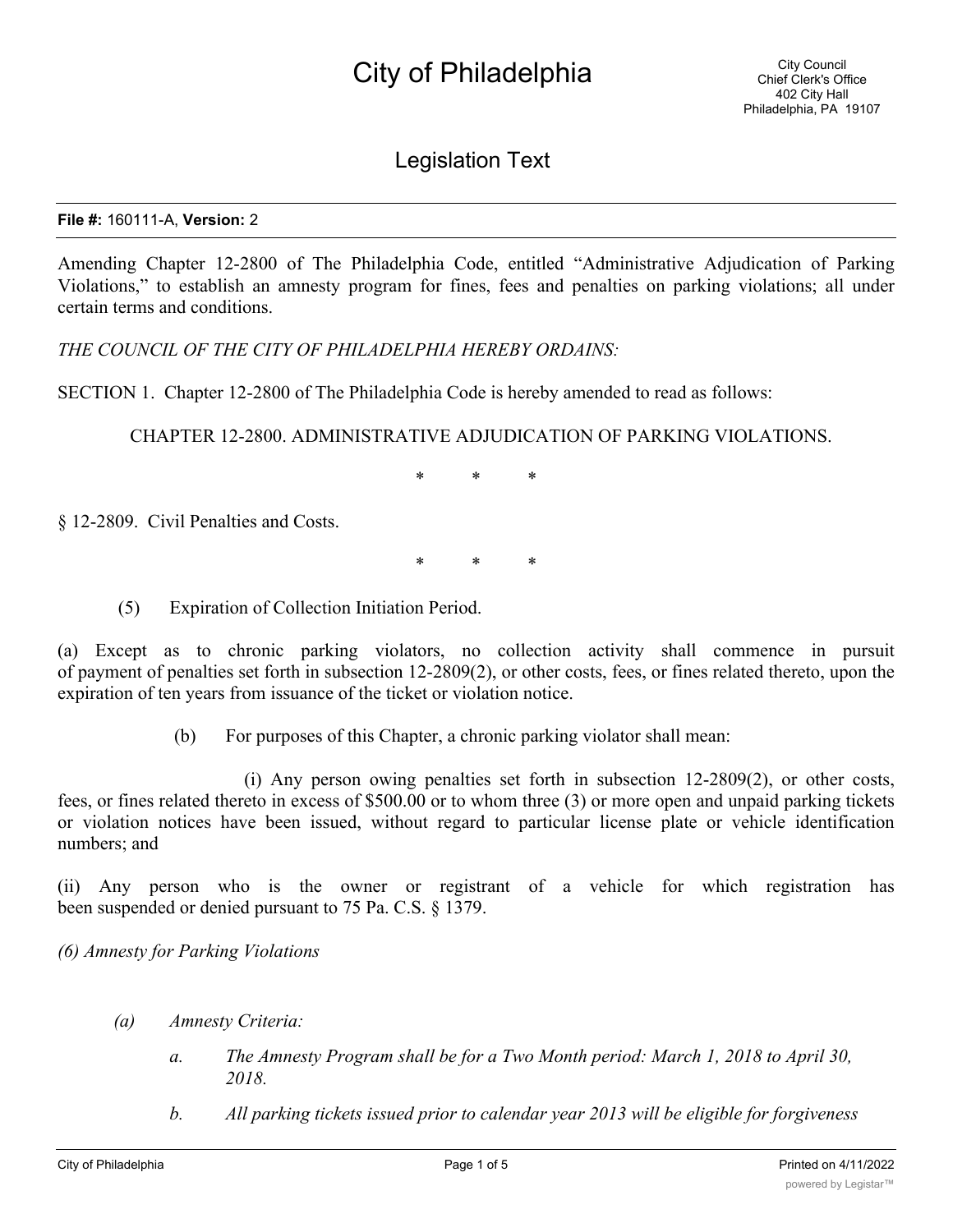*under this Amnesty Program.*

- *i. The definition of eligible parking ticket is as follows:*
- *ii. All open parking violations for which there has been no response.*
- *iii. All open parking violations which have had a hearing and have been found liable and remain unpaid.*
- *iv. All parking violations under a payment plan.*
- *v. All parking violations which have a voluntary partial payment on the fine or penalty amount.*
- *c. Payment in full of all fines and penalties for violations issued in the calendar years 2013, 2014, 2015, 2016, & 2017, will immediately grant Amnesty for all parking violations fines and penalties for all years prior to 2013.Payment in full is for all vehicles owned, leased or rented, or;*
- *d. Entering into a payment plan for all fines and penalties for violations issued in the calendar years 2013, 2014, 2015, 2016, & 2017. Entering into a payment will grant Amnesty for all parking violation fines and penalties for all years prior to 2013. Upon successful completion of the payment plan Amnesty shall be granted. A ten percent down payment of the total due will be required. The payment plan will be for all vehicles owned, leased or rented.*
- *e. If a participant has no outstanding fines or penalties for the years 2013, 2014, 2015, 2016, or 2017, but has fines and penalties due for years prior to 2013, amnesty shall be granted upon payment of a \$50 administrative fee.*
- *f. Towing and Storage fees to be included in the Amnesty Program:*
	- *i. All outstanding towing and storage fees incurred prior to calendar year 2015 are eligible for the amnesty program.*
		- *1. This includes any open fees which have had no response, any fees which have had a hearing and have been found liable, any fees which have entered into a payment plan and any fees which have a voluntary partial payment on the fee amount.*
		- *2. Any participant owing outstanding towing and storage fees, on an impounded vehicle which was publicly auctioned, will be eligible to participate in the amnesty program and receive a discount/forgiveness on the outstanding fees, as follows:*
			- *a. Upon full payment of thirty percent (30%) of the current total amount due on outstanding towing and storage fees, the remaining seventy percent (70%) shall be forgiven.*
			- *b. In order to obtain this amnesty/forgiveness, the 30% payment must be in one payment. There will be no time payments permitted on*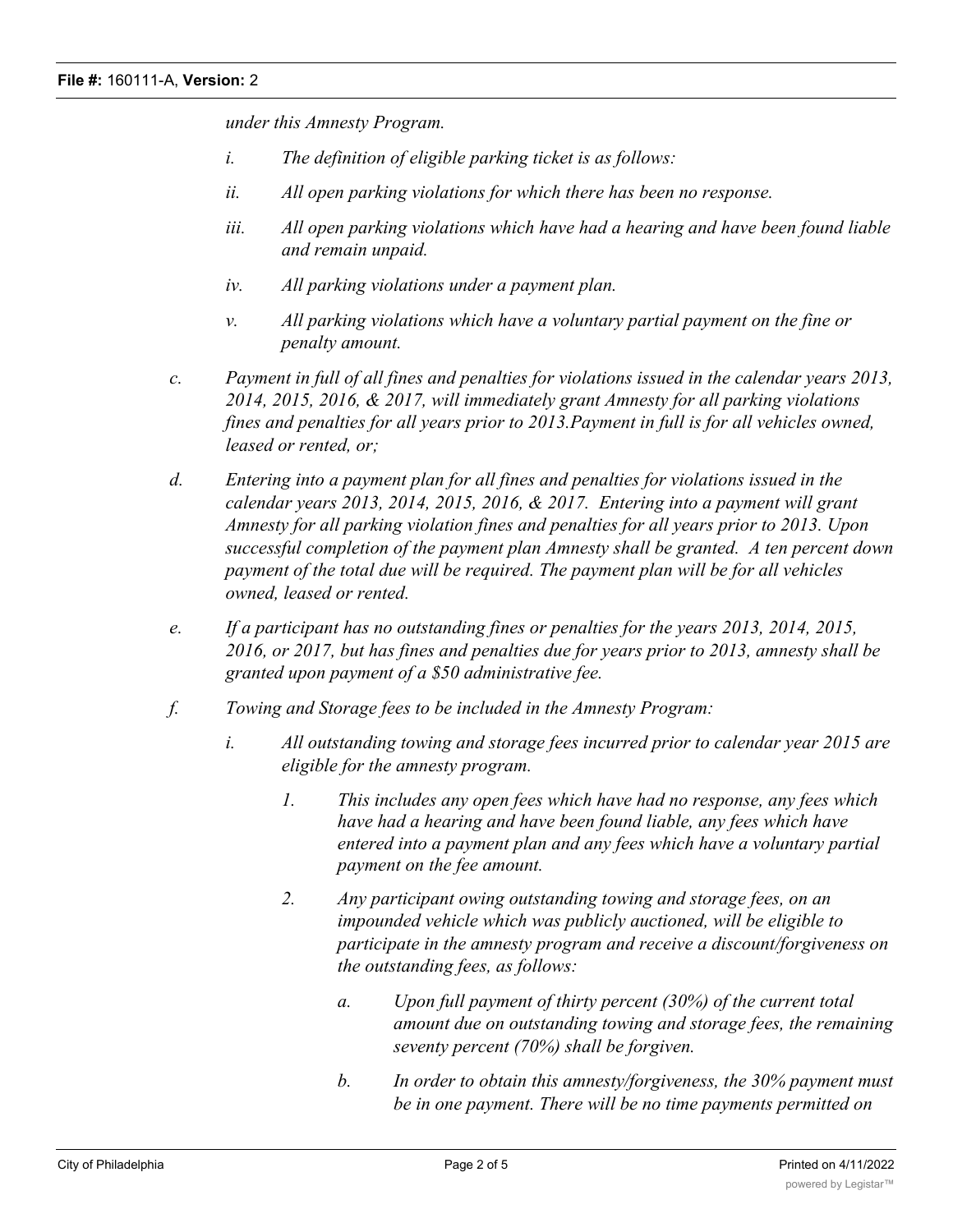*towing and storage fees under the amnesty program.*

- *(b) Payment:*
	- *a. Checks will not be accepted. To qualify for a monthly payment plan, a credit/debit card or United States currency must be utilized, payments will be scheduled automatically each month from the credit/debit card which is presented.*
	- *b. Payment Plans will be for twenty-four (24) months, unless a shorter period is requested by the participant entering into the payment plan.*
	- *c. Payments will be scheduled to be deducted from the presented credit/debit card on the 15th day of each month.*
	- *d. If a participant does not have a credit/debit card, the participant must make payment in person at a Parking Authority location utilizing United States currency on or before the due date of the monthly payment.*
- *(c) Defaulting on Payment Arrangements:*
	- *a. If a default under the payment plan occurs, Amnesty is forfeited unless special circumstances can be shown.*
- *(d) Enforcement Actions during Amnesty Program: Participants shall not be subject to booting or towing for the years covered by this Amnesty Program while in compliance with a payment plan under this Amnesty Program.*
- *(e) Registration Suspend Program: The Registration Suspend Program, which is Authorized by Commonwealth Statute, shall remain in effect during the Amnesty Program. Any registration which is already suspended may participate in the Amnesty Program by paying the full amount of the original fines, as listed above in this ordinance. There shall be no time payment plans issued during the Amnesty Program for Violations included in registration suspend. Upon payment in full of the original fine amounts which initiated the registration suspension, the suspension will be lifted.*
- *(f) Parking Authority Financial Terms: The Philadelphia Parking may only reimburse its current contractors/subcontractors for the actual costs incurred in operating the Amnesty Program.*
- *(g) Specific Duties of the Parking Authority:*
	- *a. It shall be the duty of the Philadelphia Parking Authority to widely advertise this*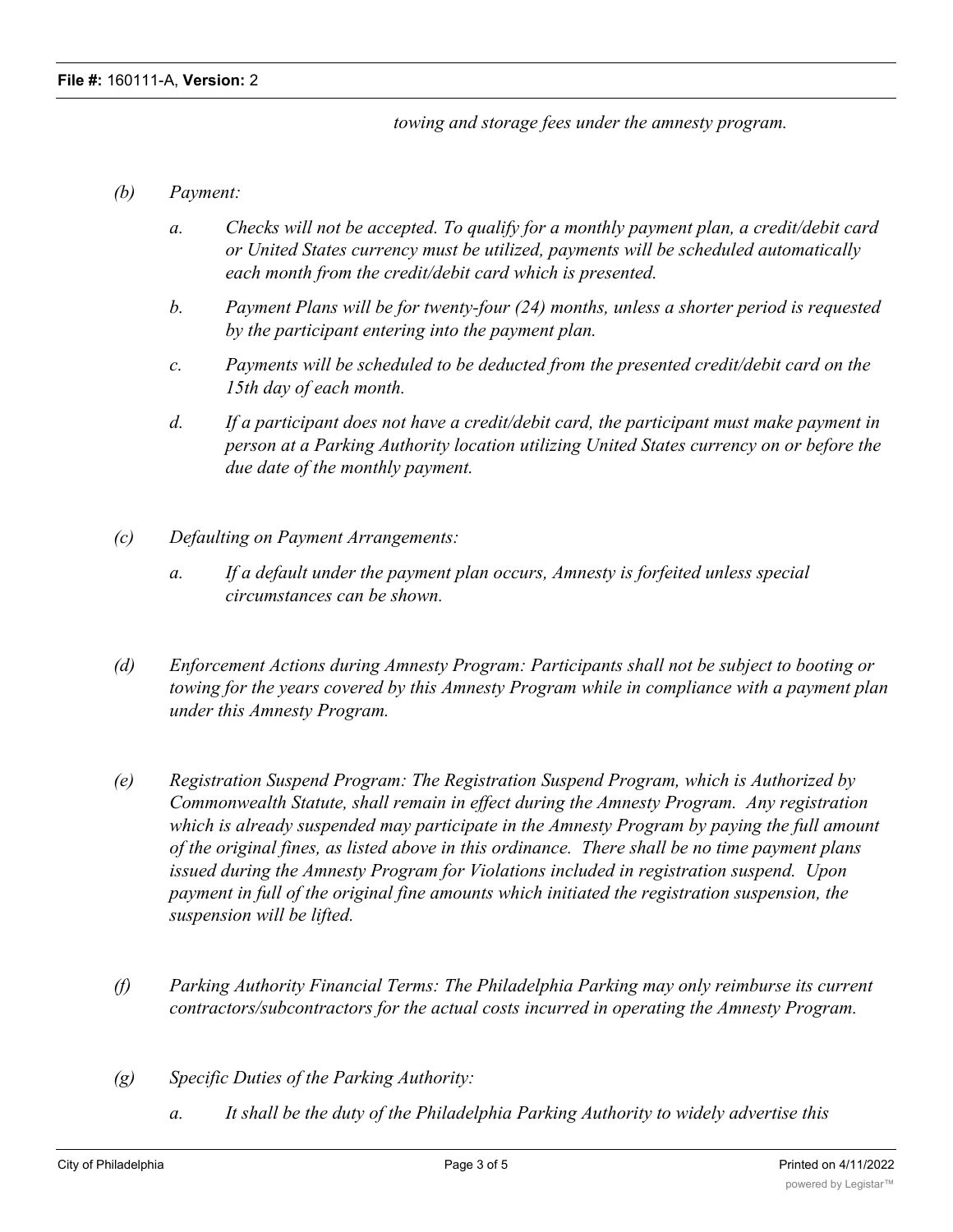*Amnesty Program.*

- *i. The Authority is to do this through the use of the free news media by issuing daily press releases to all media outlets in the Philadelphia area. All available Social Media Outlets shall be utilized, including the Parking Authority's Web Site and the Authority's Face Book Accounts.*
- *ii. Advertising shall commence 15 days prior to the beginning of the Amnesty Program.*
- *iii. A listing of all advertising shall be compiled by the Authority and a report on the advertising completed shall be reported to all Members of City Council on a weekly basis. This report shall be distributed to all Members of Council on each Wednesday during the Amnesty Program.*
- *b. A listing of all payments received shall be compiled by the Authority, including the number of participants enrolled in the Amnesty Program, this will be reported to all Members of City Council on a weekly basis. This report shall be distributed to all Members of Council on each Wednesday during the Amnesty Program.*
- *c. The Parking Authority and the Bureau of Administration shall maintain hours of operation for the public to enroll in the Amnesty Program.*
- *d. The Chairman of the Board of the Philadelphia Parking Authority with the approval of the Board of Directors, shall appoint a senior member of management to be fully in charge and responsible for the operation of the Amnesty Program.*
	- *i. This appointment must be done within three days of this Ordinance becoming Law.*
	- *ii. The Board Chairman shall notify all Members of City Council of this appointment in writing prior to the expiration of the allotted three-day period.*
- *e. Notice:*
	- *i. There shall be two (2) separate notices mailed to those eligible for the Amnesty Program.*
		- *1. One notice shall be mailed 15 days prior to the beginning of the Program.*
		- *2. One updated notice shall be mailed 30 days after the beginning of the Program.*
	- *ii. Notices shall contain the amount due on each violation, the issue date of the violation, and the plate to which the violation was issued. The notice shall list the amount which is originally due and the amount which would be due under the amnesty program. The notice shall also indicate the savings the participant would be eligible to save if enrolled in the Amnesty Program.*
- *(h) Future Amnesty Programs: There shall be no additional Parking Violation Amnesty Programs*